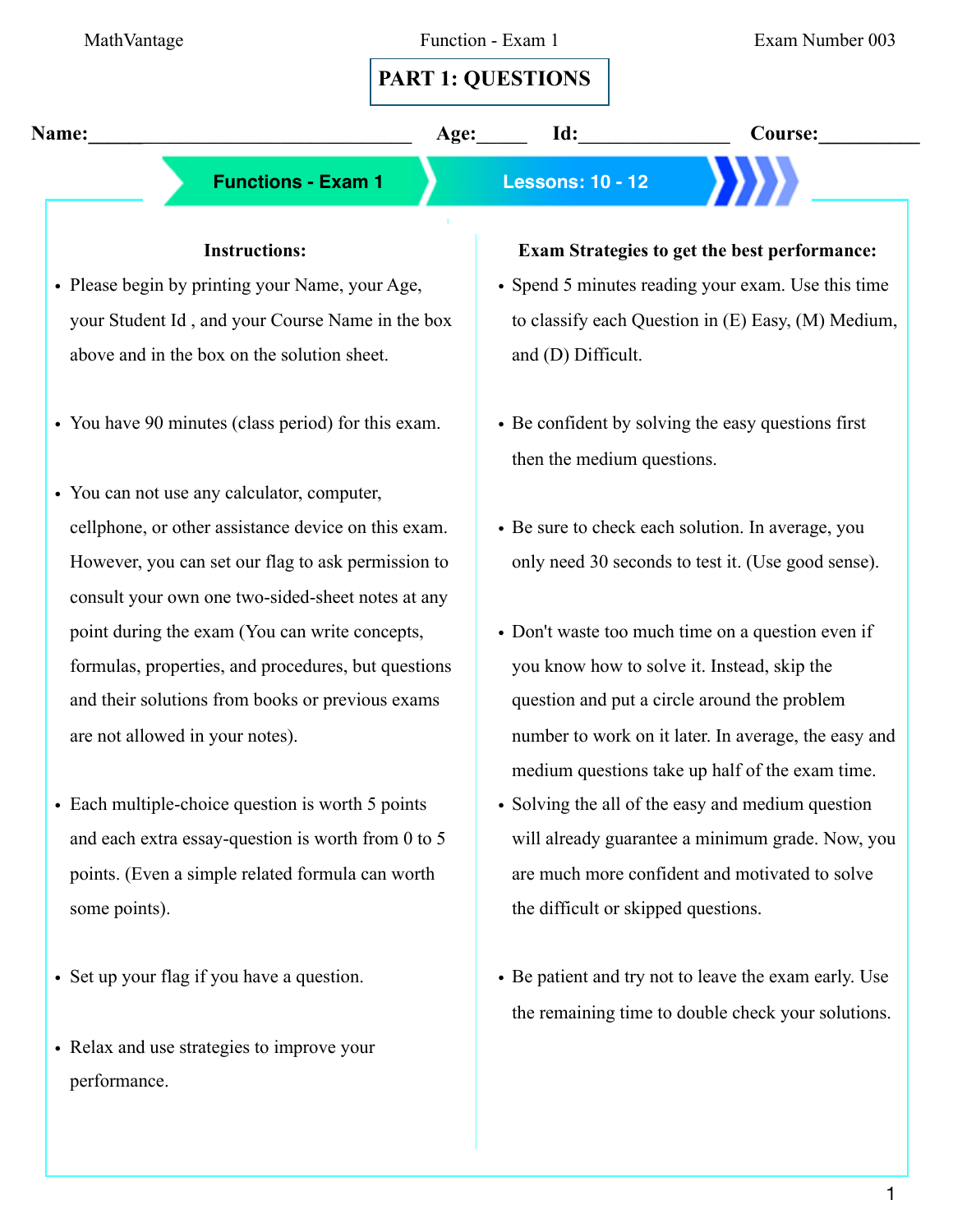1

1.  $F : A \rightarrow B$  is a function from set A (Domain) to set B (Codomain) that:

- a) UNIQUE  $y \in B \Rightarrow EVERT \; x \in A$ .
- b) UNIQUE  $x \in A \Rightarrow \text{EVERY } y \in B$ .
- c) EVERY  $y \in B \Rightarrow UNIQUE \; x \in A$ .
- d) EVERY  $x \in A \Rightarrow UNIQUE y \in B$ .
- e) None of the above.
- 2. Which Graph(s) represent a function  $F : A \rightarrow B$ .



- a) Only I
- b) Only II
- c) Only III
- d) I, II, and III are not functions
- e) I, II, and III are functions.
- 3. Which Graph(s) represent a function  $F$  on  $x$ .



- a) Only I and III
- b) Only I and II
- c) Only II and III
- d) I, II, and III are incorrect
- e) I, II, and III are correct

4. Find the domain of the function  $y = \frac{x}{\epsilon}$ . *x* − 5

- a)  $D = \{x \in \mathbb{R}/x \neq 3\}$
- **b**)  $D = \{x \in \mathbb{R} / x \neq 4\}$
- c)  $D = \{x \in \mathbb{R} / x \neq 5\}$
- d)  $D = \{x \in \mathbb{R}/x \neq 6\}$
- e) None of the above.

5. Find the domain of the real function  $y = x^2 - x - 30.$ 

- a)  $D = \{-5,6\}$
- b) *D* = ℝ
- c)  $D = \{0\}$
- d)  $D = \{-5, 0, 2, 3, 6\}$
- e) None of the above.

6. Find the domain of the real function  $y : D \to \mathbb{R}$  such that  $y = \sqrt{x^2 - 16}$ .

a)  $D = \{x \in \mathbb{R} / x \le -3 \text{ or } x \ge 3\}$ **b**)  $D = \{x \in \mathbb{R} / x \le -4 \text{ or } x \ge 4\}$ c)  $D = \{x \in \mathbb{R} / -3 \le x \le 3\}$ d)  $D = \{x \in \mathbb{R} / -4 \le x \le 4\}$ e) None of the above.

7. Find the domain of the real function  $y : D \to \mathbb{R}$  such that  $y = \frac{1}{\sqrt{2}}$ .  $16 - x^2$ 

- a)  $D = \{x \in \mathbb{R} \mid x < -3 \text{ or } x > 3\}$
- b)  $D = \{x \in \mathbb{R} \mid x < -4 \text{ or } x > 4\}$
- c)  $D = \{x \in \mathbb{R} \mid -3 < x < 3\}$
- d)  $D = \{x \in \mathbb{R} \mid -4 < x < 4\}$
- e) None of the above.

8. Let  $F : A \rightarrow B$  be a function such that:

*F* is even  $\Rightarrow$   $F(-x) = F(x)$  for  $\forall x \in A$ . *F* is odd  $\Rightarrow$   $F(-x) = -F(x)$  for  $\forall x \in A$ .

- I.  $F(x) = -x^2 3$  is odd.
- II.  $F(x) = x^3$  is odd.
- III.  $F(x) = x^2 + x$  is neither even nor odd.
- a) Only I and II are correct
- b) Only I and III are correct
- c) Only II and III are correct
- d) I, II, and III are correct
- e) None of the above.

9. Let  $F : \mathbb{R} \to \mathbb{R}$  be a function such that:

$$
f(x) = \begin{cases} 1 & \text{for } x \le -1 \\ 0 & \text{for } -1 < x < 1 \\ -1 & \text{for } x \ge 1 \end{cases}
$$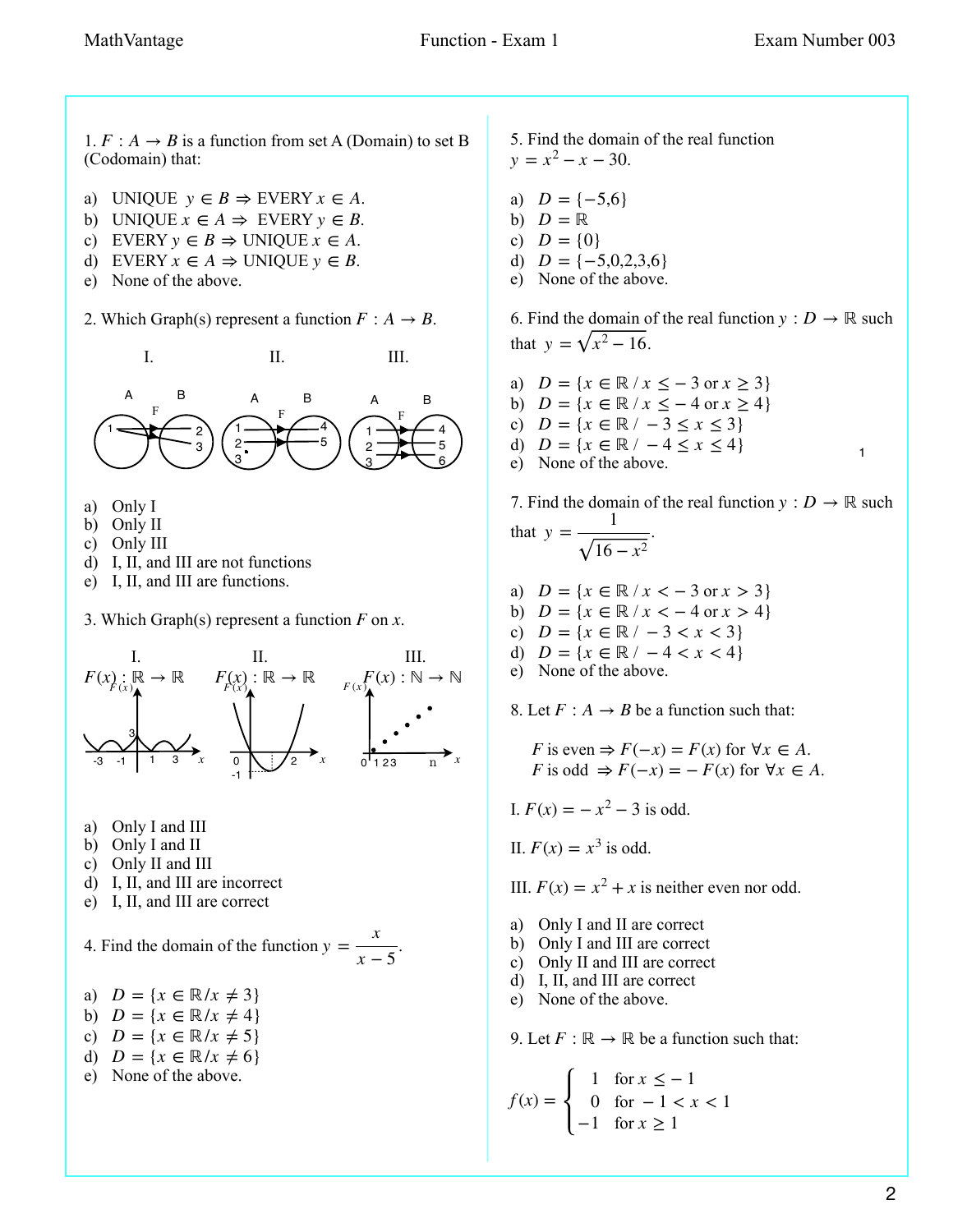Given  $e = 2.71$  and  $\pi = 3.14$ . Calculate:

 $\frac{f(e) + f(-e)}{g(e) + f(-e)} = ?$  $\frac{f(\pi) + f(-\pi)}{f(\pi) + f(-\pi)}$  =

a) Undefined.

- b) 0
- c) 1
- d) 2
- e) 3

10.  $F: A \rightarrow B$  is an NOT injective function (one-toone) if:

(Notation: " $Im$ " is the image of  $F$ ).

- a)  $x_1 \neq x_2 \Rightarrow F(x_1) \neq F(x_2); \forall x_1, x_2 \in A$ .
- b)  $Im \neq B$
- c)  $Im = B$ .
- d)  $\exists x_1, x_2 \in A$  such that  $F(x_1) = F(x_2)$ .

e) None of the above.

11. Let  $F : A \rightarrow B$  be a relation between A and B.

Assume: I) Injective function S) Surjective function B) Bijective function N) Not a function.



Then:

- a) 1-N, 2-S, and 3-B
- b) 1-N, 2-B, and 3-S
- c) 1-I, 2-B, and 3-N
- d) 1-I, 2-S, and 3-N
- e) None of the above.

12. Given the graph  $y : [0,1] \rightarrow \mathbb{R}$ :



- a) *y* is surjective.
- b) *y* is injective.
- c) *y* is bijective.
- d) *y* is not a function.
- e) None of the above.

13. Let  $y : \mathbb{R} \to \mathbb{R}$  be a function such that  $y = 5x - 3$ . The inverse function  $y^{-1}$  is:

a) 
$$
y^{-1} = \frac{x - 6}{2}
$$
  
\nb)  $y^{-1} = \frac{-x + 2}{3}$   
\nc)  $y^{-1} = \frac{x + 3}{5}$   
\nd)  $y^{-1} = \frac{-x + 1}{2}$   
\ne) None of the above

14. Let 
$$
f : \mathbb{R} - \{0\} \to B
$$
 such that:

$$
f(x) = \frac{x+2}{2x}
$$

The  $Im<sub>f</sub>$  is: Hint:  $Im_f = D_{f-1}$  (Image of *f* is the domain of its inverse  $f^{-1}$ ).

- a)  $Im_f = \{ y \in \mathbb{R} / y \neq 1 \}$
- b) *Im<sub>f</sub>* = {*y* ∈ ℝ / *y* ≠  $\frac{1}{2}$ }
- c) 2 *Im<sub>f</sub>* = {*y* ∈ ℝ / *y* ≠  $\frac{1}{3}$ }
- d)  $Im_f = \{ y \in \mathbb{R} / y \neq \frac{1}{4} \}$ 3 4 }
- e) None of the above.
- 15. Given:

I. 
$$
y = \frac{1}{x}
$$
  
\nII.  $y = x$   
\nIII.  $y = x^2 - 5x + 6$ .

- a) Only I is a linear function.
- b) Only II is a linear function.
- c) Only III is a linear function.
- d) Only II and III are a linear function.
- e) None of the above.
- 16. Given the graph  $y : \mathbb{R} \to \mathbb{R}$ .

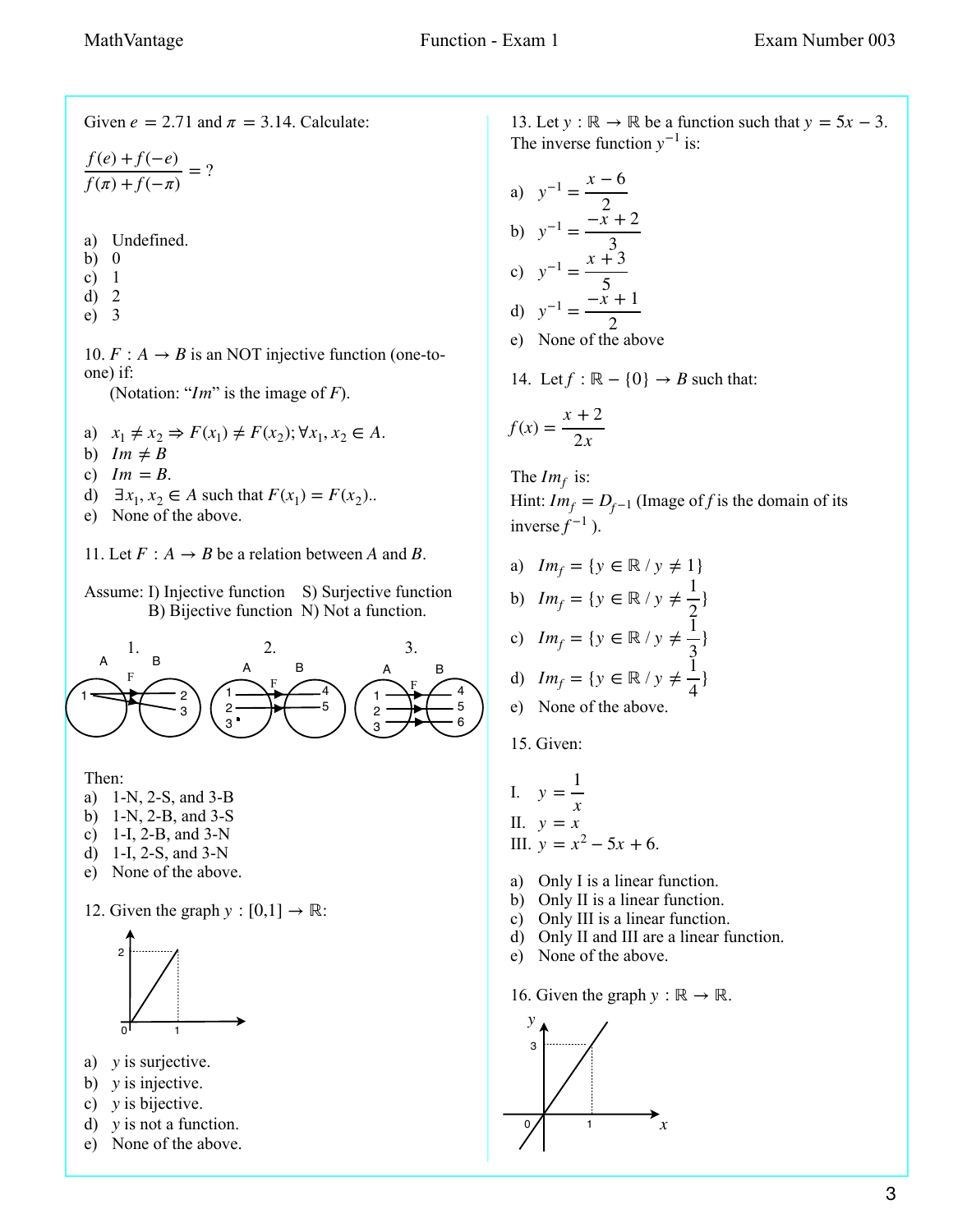Then, the slope of  $y$  is:

a) 
$$
m = -\frac{3}{2}
$$
  
b)  $m = \frac{3}{4}$ 

c) 
$$
m = 3
$$

- d) *m* = − 1
- e) None of the above.
- 17. Given the graph  $y : \mathbb{R} \to \mathbb{R}$ .



a)  $y = -2x + 4$ 

$$
b) \quad y = -x + 4
$$

- c)  $y = 3x$
- d)  $y = 3x 6$
- e) None of the above.

18. Given the straight line  $(r)$   $y = 1 - x$ . Find a straight line  $(s)$  that is parallel to the straight line  $(r)$  and passes through the point  $A(0,0)$ .

- a) *y* = 2*x*
- b)  $y = -3x + 4$
- c)  $y = 3x + 1$
- d) *y* = − *x*
- e) None of the above.

19. Given:

(*r*) 
$$
y = (\alpha^2 - 1)x + \pi
$$
, where  $\pi = 3.14$  and  $e = 2.71$ .

$$
(s) y = (\alpha - 1)x + e
$$

Find  $\alpha$  such that  $(r)$  is parallel to  $(s)$ .

- a)  $\alpha = -1$  or  $\alpha = 2$
- b)  $\alpha = -2$  or  $\alpha = 1$
- c)  $\alpha = 0$  or  $\alpha = 1$
- d)  $\alpha = 0$  or  $\alpha = -1$
- e) None of the above.

20. Given:

(*r*) 
$$
y = (\beta + 1)x + \sqrt[3]{2}
$$
, where  $\pi = 3.14$  and  $e = 2.71$ .

$$
(s) y = -2x - \sqrt[3]{2}
$$

Find  $\beta$  such that  $(r)$  is perpendicular to  $(s)$ .

a) 
$$
\beta = 1
$$
  
b)  $\beta = -$ 

$$
\begin{array}{cc}\n\mathbf{0} & \mathbf{p} = - \\
\mathbf{p} & \mathbf{p} = 1\n\end{array}
$$

c) 
$$
\beta = 4
$$

d) 
$$
\beta = -\frac{1}{2}
$$

e) None of the above.

 $\mathbf{1}$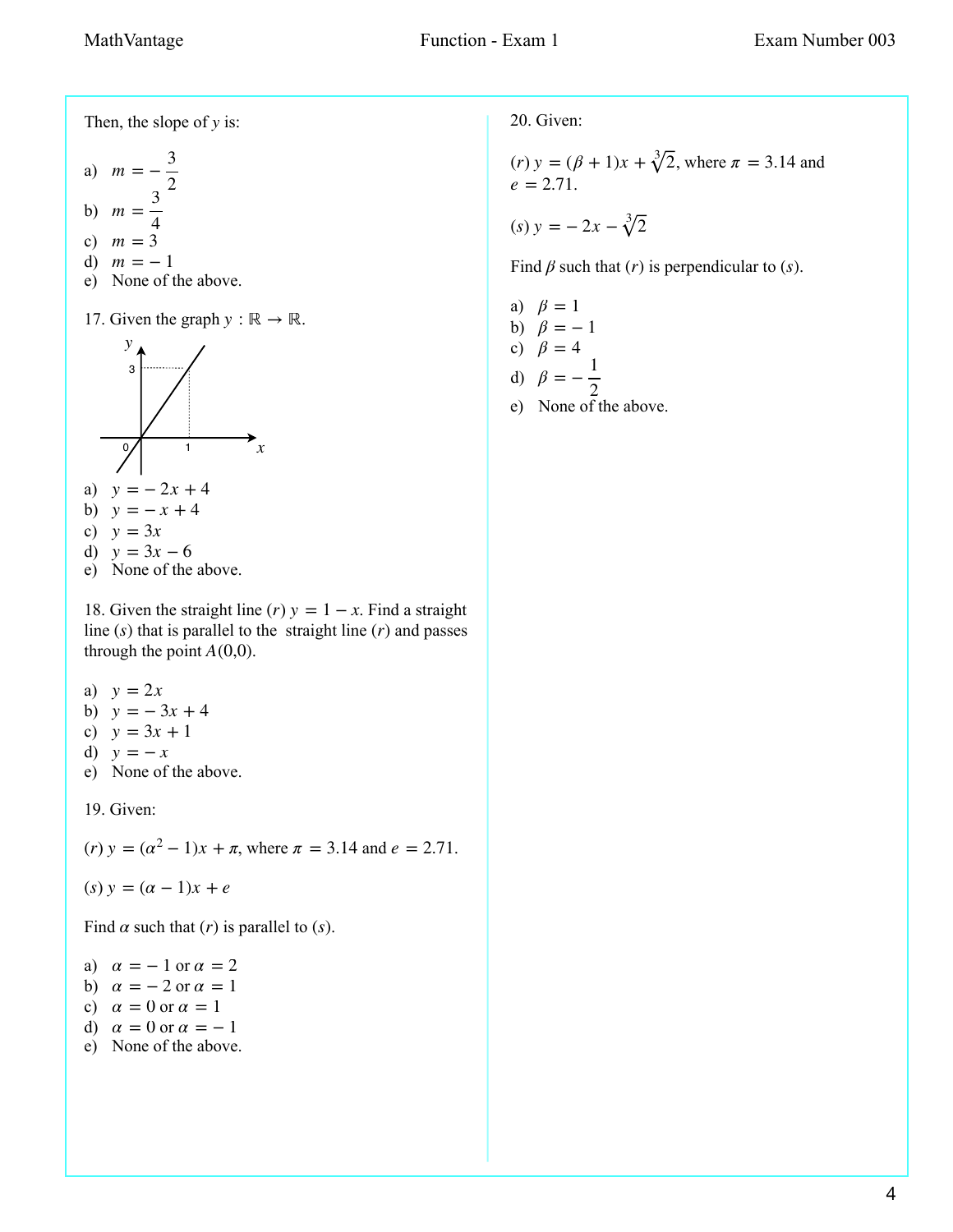**Age Points** 

**Total Performance** 

Grade

25

160

 $\mathbf{A}$ 

MathVantage Function - Exam 1 Exam Number 003

| Name:                   | Age:                                                               | Id:                  | Course: |   |   |
|-------------------------|--------------------------------------------------------------------|----------------------|---------|---|---|
| Multiple-Choice Answers | Extracts                                                           | Constiting           |         |   |   |
| Questions               | A                                                                  | B                    | C       | D | E |
| 1                       | 2                                                                  | 2                    |         |   |   |
| 2                       | 3                                                                  | 21                   |         |   |   |
| 3                       | 5                                                                  |                      |         |   |   |
| 6                       | 7                                                                  |                      |         |   |   |
| 7                       | 8                                                                  |                      |         |   |   |
| 8                       | 10                                                                 |                      |         |   |   |
| 11                      | 12                                                                 |                      |         |   |   |
| 13                      | 14                                                                 |                      |         |   |   |
| 14                      | 12                                                                 |                      |         |   |   |
| 15                      | 16                                                                 |                      |         |   |   |
| 16                      | 17                                                                 |                      |         |   |   |
| 18                      | 22. Let $f : [-1, 1] \rightarrow \mathbb{R}$ such that:            |                      |         |   |   |
| 19                      | $f(x) = \frac{7}{2}x + \frac{5}{2}$ . Find the image of <i>f</i> . |                      |         |   |   |
| 12                      | 20                                                                 | (Hint: Draw a graph) |         |   |   |
| 12                      | 12                                                                 |                      |         |   |   |

\nLet this section in blank

\nPoints

\nThus,  $\mathbb{M} \times \mathbb{R}$  points

\nConstituting

\n10